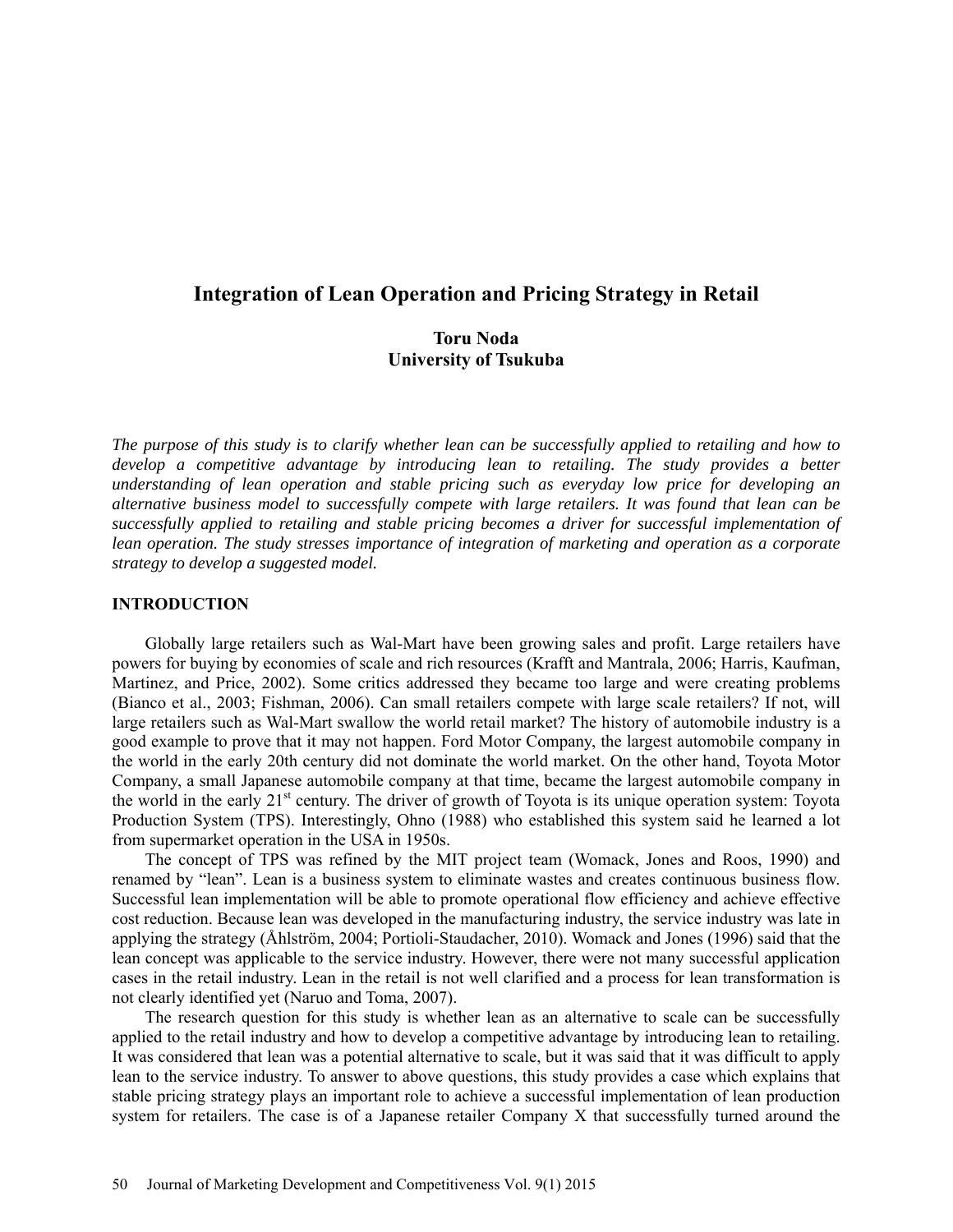business by transforming its business model.

A detailed case study of a Japanese mid-size big-box retailer Company X that transformed its business model by applying lean operation system verified that lean was an effective strategy, but it was not enough for complete business model transformation. Pricing as marketing strategy needed to be changed simultaneously from typical high  $\&$  low pricing to EDLP. In reality, high  $\&$  low pricing is trying to increase sales by price promotion, but as a result it is creating variation from sales towards upstream. On the other hand, EDLP as a pricing principle reduces daily sales fluctuation. Reducing sales variation will enable lean operation to be introduced easily. Accordingly, combination of lean and EDLP becomes an effective strategy to compete with large scale retailers. In fact, by integration of operation strategy and pricing strategy in the value chain, 1) lean can be successfully introduced in the retail, and 2) EDLP is able to establish a competitive advantage against high  $\&$  low pricing strategy. Retailers which embrace lean must implement EDLP strategy, and EDLP must come synchronously with a lean operation.

The purpose of this paper is to provide a better understanding of integration of lean and stable pricing in retailing for developing an alternative business model to a large scale model. In the section 2, existing researches of lean operation and reasons for difficulty of applying lean in retailing are examined. After that, methodology and approach in the section 3 are explained. In the section 4, a case of Company X is summarized. In the last two sections, contribution of integration of lean operation and stable pricing strategy will be discussed.

#### **LITERATURE REVIEW**

#### **Lean Operation**

Ohno (1988) first introduced Toyota Production System that is a foundation of lean production concept. The lean production concept was well disseminated by the MIT project team (Womack, Jones and Roos, 1990). Lean is an operation system to achieve low cost by high operational productivity. Although lean is well acknowledged in the academic and business fields, it is not well defined for common use (Shah and Ward, 2007). According to Shah and Ward (2007, p. 787), "Lean production is generally described from two points of view, either from a philosophical perspective related to guiding principles and overreaching goal (Womack and Jones, 1996; Spear and Bowen, 1999), or from the practical perspective of a set of management practices, tools, or techniques that can be observed directly (Shah and Ward, 2003; Li et al., 2005)". Based upon dense literature researches, Shah and Ward proposed the following definition of lean production.

"Lean production is and integrated socio-technical system whose main objective is to eliminate waste by concurrently reducing or minimizing supplier, customer, and internal variability."(Shah and Ward, 2003, p. 791).

Shah and Ward above clearly defined lean production not only as a production system, but also as an integrated system in a whole business structure. It is important to clarify the factors of lean operation in retail. A concept which Shah and Ward identified is important to clarify combined factors by external and internal related. It also supports an integrated approach.

There is another important clarification. There is an unclear segregation between lean operation and low cost operation. The objective of the lean operation is to achieve low cost, but low cost by external factors can be also achieved by low wage, low rent or low purchase cost by scale or tough negotiation (Harada, 2008). This study focuses on how low cost can be achieved by lean operation.

Womack and Jones (1996) pointed out that it is important to identify wastes, and to eliminate them for promoting lean, and it all begins with flow. Resource efficiency improvement is often highlighted to achieve low cost, but flow efficiency is a more important element for lean production system (Modig, and Åhlström, 2012). A low cost operation by scale focuses on resource efficiency. On the other hand, a low cost operation by lean focuses on flow efficiency. Lean is a compelling alternative for low cost operation.

However, it is said that it is difficult for the retail industry to introduce lean. Furthermore, in manufacturing industry, production process is managed smoothly with little variation because piled inventory becomes buffering solution to adjust to customer demand and supply (Tomino et al., 2011).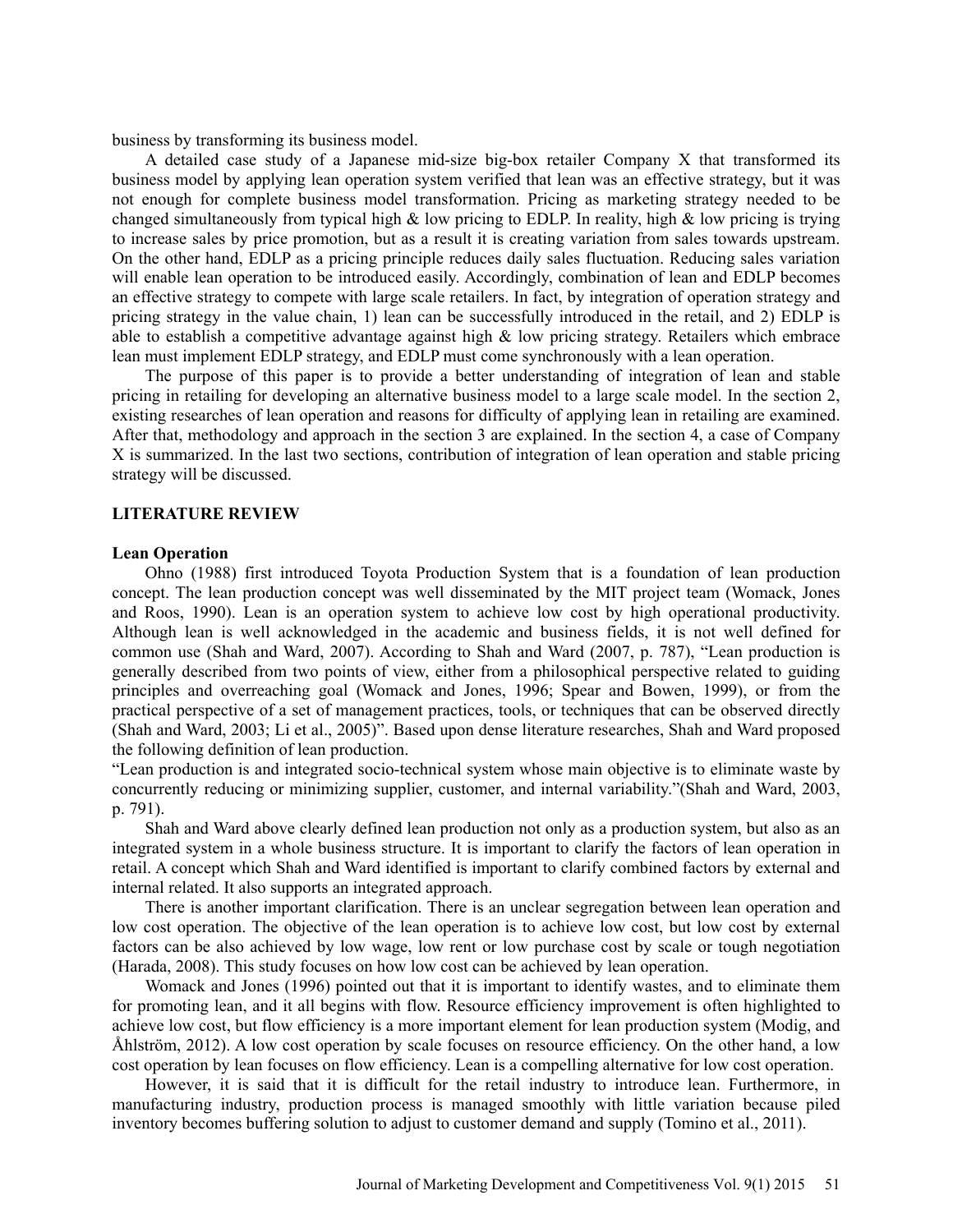#### **Why is lean application difficult to the service industry?**

The reason for difficulty of applying lean to the service industry is because of the nature of the business. The next issues were discussed by Bowen and Yongdahl (1998), and Åhlström (2004).

The service industry cannot have inventory as a buffer to make an adjustment between supply and demand. Therefore, a different adjustment factor is needed between supply and demand. The manufacturing industry optimizes operation processes for the lowest cost and the highest quality. However, the output sometimes left at the warehouse as inventory when demand does not meet the level of supply volume. The service industry cannot utilize inventory because service itself cannot be stored as inventory. Therefore, a mechanism for demand control without sacrificing sales is needed. It is a marketing mechanism for customers to come to service locations and buy items every day and any time as needed. Service providers need to establish trust with customers for committing the same best service when customers need services.

There are two other difficulties. One is simultaneous production and consumption of services. Simultaneous production and consumption of services are needed in the service industry. Customers' needs often vary. Therefore, decentralized decision making process may be needed to meet customers' demands. To do so, standardized practices may not work well. The other difficulty is customer's involvement in service production. When customers visit service locations, they ask store employees what customers are looking for. For example, at a fresh section in a retail store, a service will be materialized by the products delivered to customers by orders, for kinds, volume, and packaging. In a clothing section, alterations may be needed by customers' orders. However, even though service providers are trying to eliminate waste and create flow, customers may disturb them. Involvement of customers in service production is an effort to meet customers' demand and to accept disturbance for lean.

Based upon above literature reviews, this paper clarifies whether lean as an alternative to scale can be successfully applied to the retail industry and how to develop competitive advantage by introducing lean to retailing as a service industry. These are topics which past researches did not fully cover yet.

## **METHODOLOGY AND APPROACH**

The prime objectives of this study were achieved by utilizing an extensive review of the literature and a case study of Company X that transformed its business model. The case study (Eisenhardt, 1989) with a single case was selected for this research as an effective method of eliciting productive findings and compelling conclusions. The reason why Company X was selected for a case sample was that very rich data was available and this case could examine a process of business transformation and helped deriving a theory of integration of lean and pricing strategy.

In order to collect data, I conducted semi-structured and unstructured interviews with senior executives and middle layer managers. Each interview was conducted for one to three hours outside of Company X. Memos were taken during the meetings and field notes were written down after the meetings. A total of 22 interviews were carried out. The study was conducted by interviews over 60 hours with 18 employees of Company X, who were directly involved in the business transformation.

The interviews focused on events identification in chronological order and actions for specific purposes. Two core interviewees precisely described events sequence and hints for causal sequence. Interviews with other persons helped verifying data and conceptualizing.

For data collection, public information sources were also used such as corporate financial data, historical references of Japanese retail industry, and articles in papers and magazines. Based upon interviews and literature reviews, a case was written down in the next section. The case was written by different transformation aspects.

In the analysis, the data concerning marketing strategy, operation strategy and other supporting business strategy were categorized in causal sequence. The initial view point was identifying the process and details of business transformation. However, it was identified that EDLP, a stable pricing strategy, itself strongly helped implement a low cost operation. There were two different actions which affected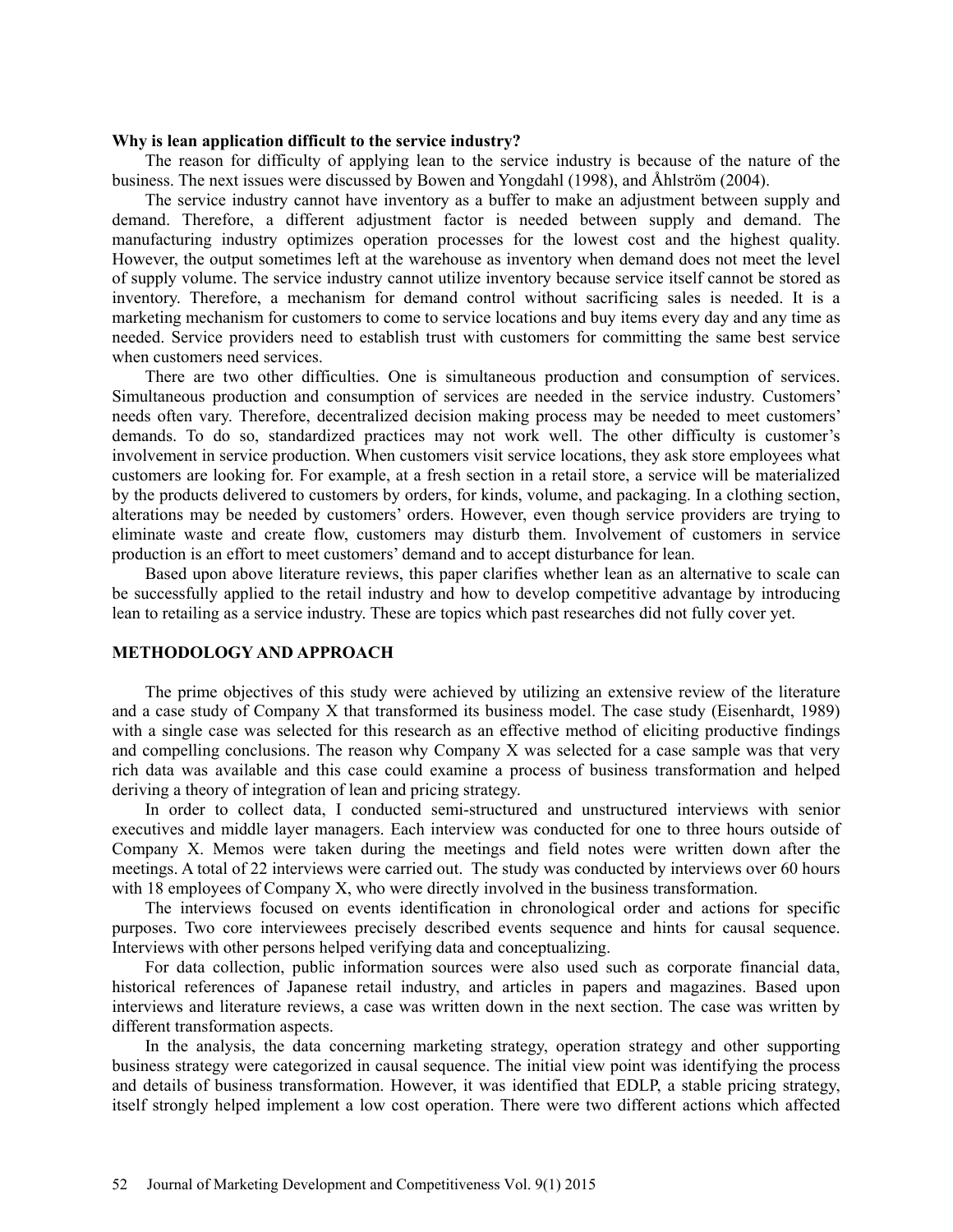others. It was the point for a new concept to be developed.

## **CASE STUDY: LEAN TRANSFORMATION**

Company X was a mid-size Japanese retailer which sold foods, consumables, apparels, and general merchandise goods. Since the mid-1990s, Company X had been struggling due to financial trouble. By severe competition and less consumer spending, Company X was losing its sales. Because of high overhead cost, operating profit diminished. The situation was getting worse. In 2007, Company X sought to make a critical decision to transform its business model for turning around this depressed situation. Although it took three years for Company X to transform its business model by implementing the lean operation system and EDLP, Company X successfully turned around the business with its new business model. There are three aspects to transform its business model: marketing transformation, operational transformation and support business transformation.

## **Marketing Transformation**

## *Low Price for Competition*

Based upon a market research, Company X benchmarked a retailer which had been successful in growing sales and profit. That retailer took EDLP pricing strategy and Company X studied price differences of primary 2,000 items. Company X calculated the needed price investment amount to evenly compete with the benchmarked retailer. It required more than 3% of its sales for the price investment and it was impossible to accomplish by its normal cost reduction effort.

Management decided to transform its business model by implementing EDLP that a benchmark company successfully executed and a high productive operation system for creating price investment. EDLP implementation processes were initiated by Merchandising Group, and EDLP was gradually implemented by category.

#### *Other Marketing Actions*

In retailing, pricing is not the only element for customers to make a decision which stores to go. Wide assortment and good in-stock are also very important. Many stores appeal by massive volume display at end caps, aisles and specially created promotion spaces. No one will buy an only one item left over on a shelf. Customers want to choose the best item even though they are all equally same in quality. Company X expanded assortment by about 40% and increased in-stock at the floor space by 30%. To be done, store remodeling was executed by introducing tall and deep shelf fixtures.

Communication with customers is crucial for successful marketing transformation as well. Company X sent a single message about low prices every day. Prices, store environments such as in-stock volume and display method, and messages from the company why all prices were low, were conveyed to customers. Company X successfully changed an image of retailing model from a high end general merchandise store to a discount retailer.

### **Operational Transformation**

In-store execution was the most important thing for lean operational transformation. It was an important transformation to create a fund for price investment as marketing transformation. The following actions were taken for lean transformation at the stores:

#### *Multitasking*

In the past, employees were assigned to product-based departments such as a produce department or a grocery department. Lean transformation reduced department-oriented tasks. For example, first in the morning, all employees started merchandise stocking at a produce section. Then they moved to a meat section, a dairy section, a fish section and a grocery section for stocking. This way was much more efficient for stocking. They would be able to complete stocking for all sections before the sales peak time at noon. All employees were trained for cash register operation and store cleaning. This operation was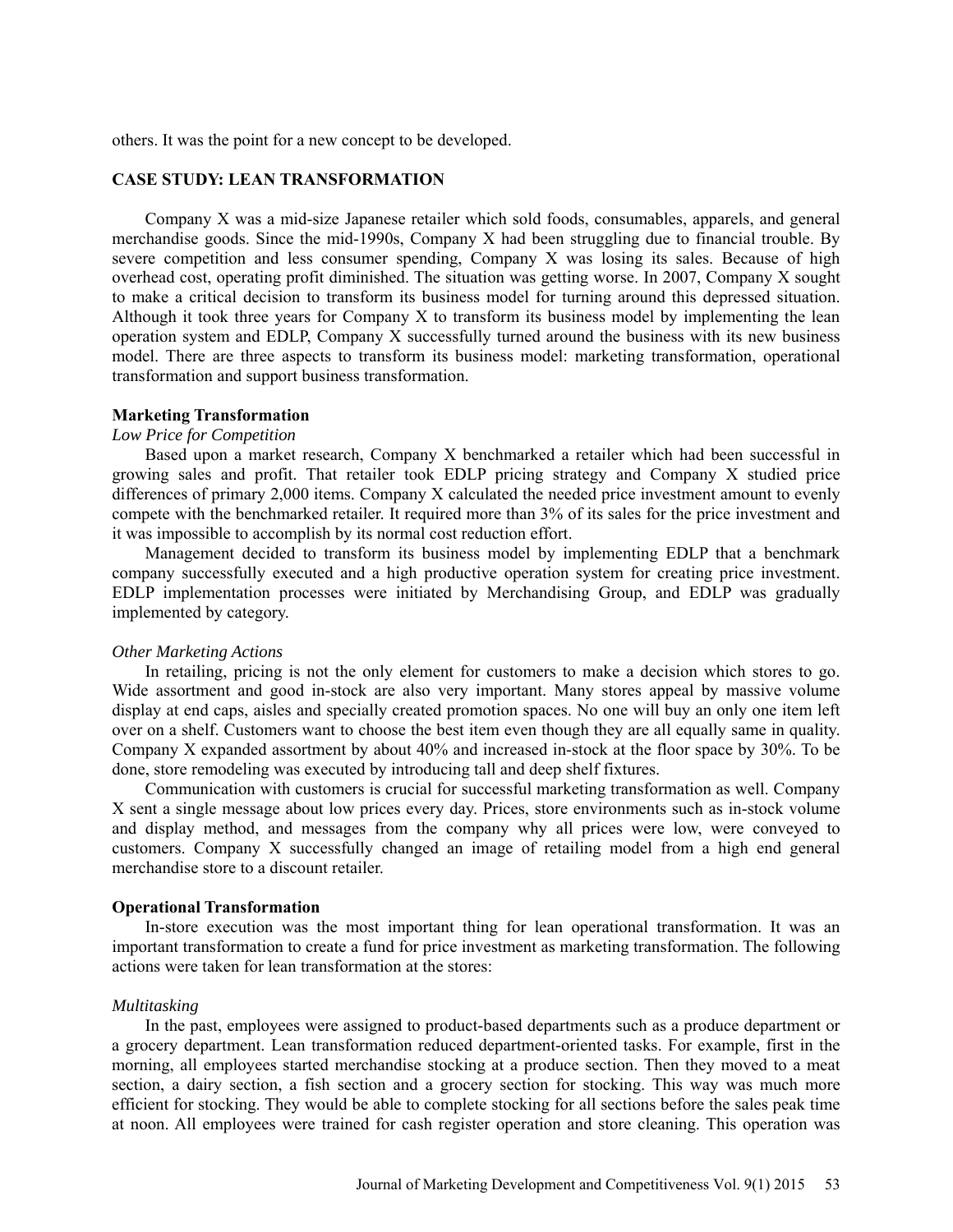called "multitasking", and everyone could do all tasks any time. This enhanced flexibility for labor allocation and job rotation. After implementing multitasking, the best feedback from employees was "fun for work". It provides more job opportunities for employees.

#### *Lean Solution*

It was identified that many tasks were not creating values for customers. All of the merchandise were delivered to stores in various packages prepared by suppliers. However, store employees took them out from packages and put them into different trays or fixtures. For example, much of the produce was packed in cardboard boxes. These were taken out from cardboard boxes and placed in plastic cases on shelves. It took many hours for repackaging. This process identified as a waste. Stores started putting delivered boxes with merchandise directly on the shelves.

#### *Kaizen Activity*

Management believed that store employees knew the best practices for store operation. Based upon this philosophy, store managers coordinated to promote continuous improvement activities at stores by sharing the best practices and finding any opportunities for productivity improvement. Facilitated by section leaders, a 15-minute meeting (Kaizen Meeting) was held at each store twice a day. All employees participated in a meeting every day. It was aimed not only to implement lean operation, but also to promote team building.

#### *Standard Operation Practice*

Best practices were shared with all stores coordinated by the business transformation team. The team collected the best practices and prepared a lean operation manual that was distributed to all stores and all departments at headquarters. Company X tried to make operation be standardized for anyone at any time.

In the process of lean transformation, some interesting aspects were found. At the beginning, lean operation was needed to create a fund for price investment to implement EDLP, but EDLP actually promoted lean operation. Through initial lean transformation starting in 1<sup>st</sup> quarters of 2008, waste eliminating was conducted by simplifying and standardizing tasks at stores. However, cost saving was not significant enough to justify full price investment. Through secondary lean transformation by leveling operation starting in  $4<sup>th</sup>$  quarters of 2008, cost saving was accelerated as FIGURE 1. Leveling operation was initiated by EDLP. Through stabilizing prices, leveling operation created smooth continuous operation flow. It is a competitive advantage of lean with stable pricing strategy.

#### **Support Business Transformation**

For success of business transformation, corporate-wide supporting activities were required. To reduce merchandise ordering work, an auto-replenishment system was introduced to all stores. Merchandising Group and Logistics Group worked closely together to deliver necessary items with sufficient volume to stores by using historical sales data and sales index to meet special demands. Store employees could spend much less time for placing orders of merchandise. Stores were equipped with fixtures to hold merchandise for the most efficient operation such as standardized deep shelves for better in-stock on sales floors. Then labor for products stocking was reduced.

Management identified operations which should be held at stores and should not be done at stores. In the past, Company X had small meat processing and meal preparation kitchens at each store. The operation was inefficient because of a small scale, with poor sanitation and inflexible job assignment. There was a small central kitchen for meat processing and meal preparation, but it was not fully utilized. Company X made a change by eliminating meat processing and down scaled meal preparation at all stores. Then it expanded central kitchen operations, even adding more capacity. It improved operational efficiency, sanitation and people productivity.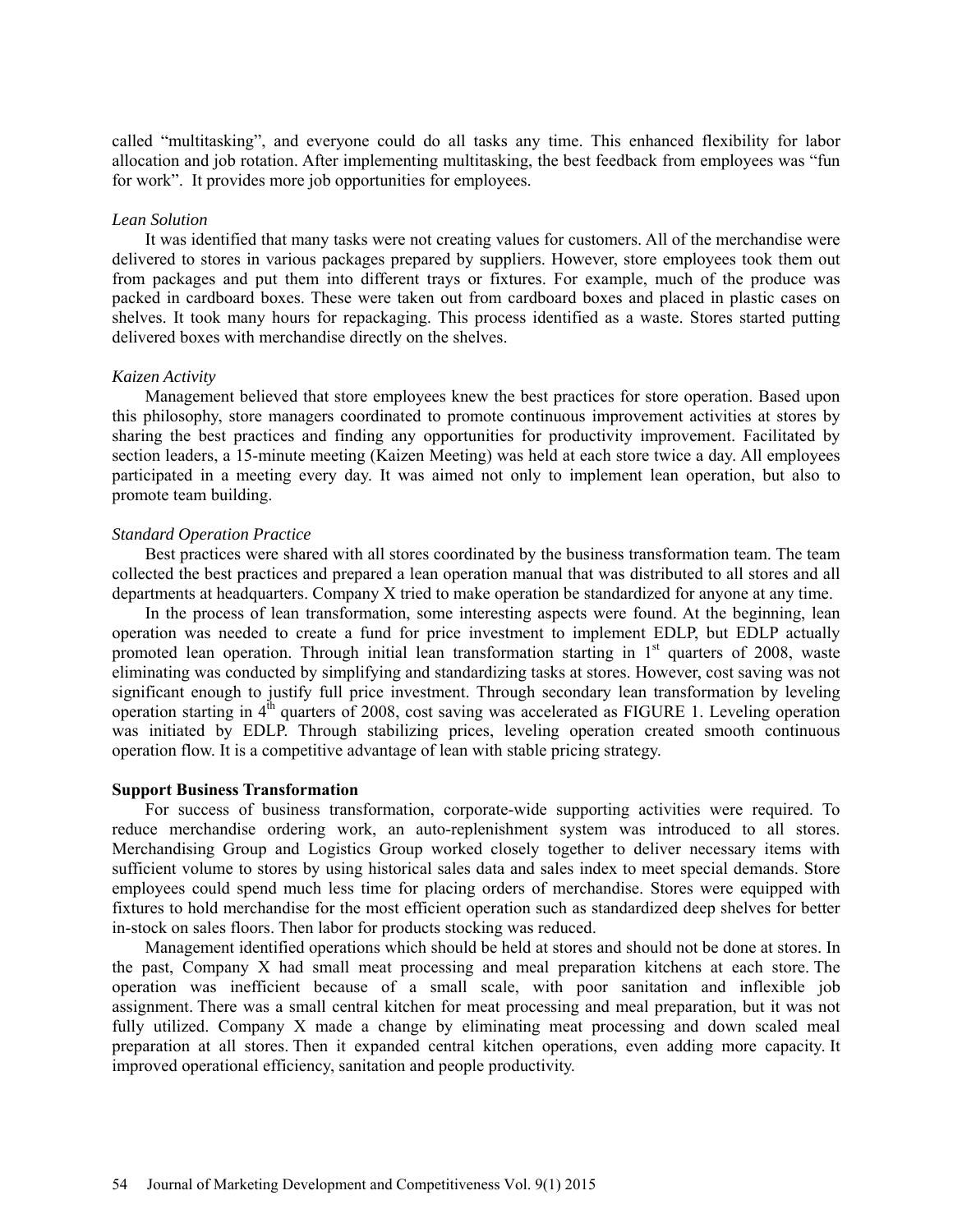

**FIGURE 1**  PRODUCTIVITY IMPROVEMENT OF COMPANY X (2007-2009)<sup>1</sup>

The results from 2007 to 2009 were that averaged annual store labor productivity<sup>2</sup> was improved by 34% (FIGURE 1) and selling & general administration cost over sales was reduced by 3.5% for three year. It created funds for price investment, and financial performance dramatically improved (FIGURE 2). Company X was successfully turned around by the end of 2009. From 2007 to 2009, Japanese economy and consumer consumption were stagnated and there were no other special reasons for Company X increased sales.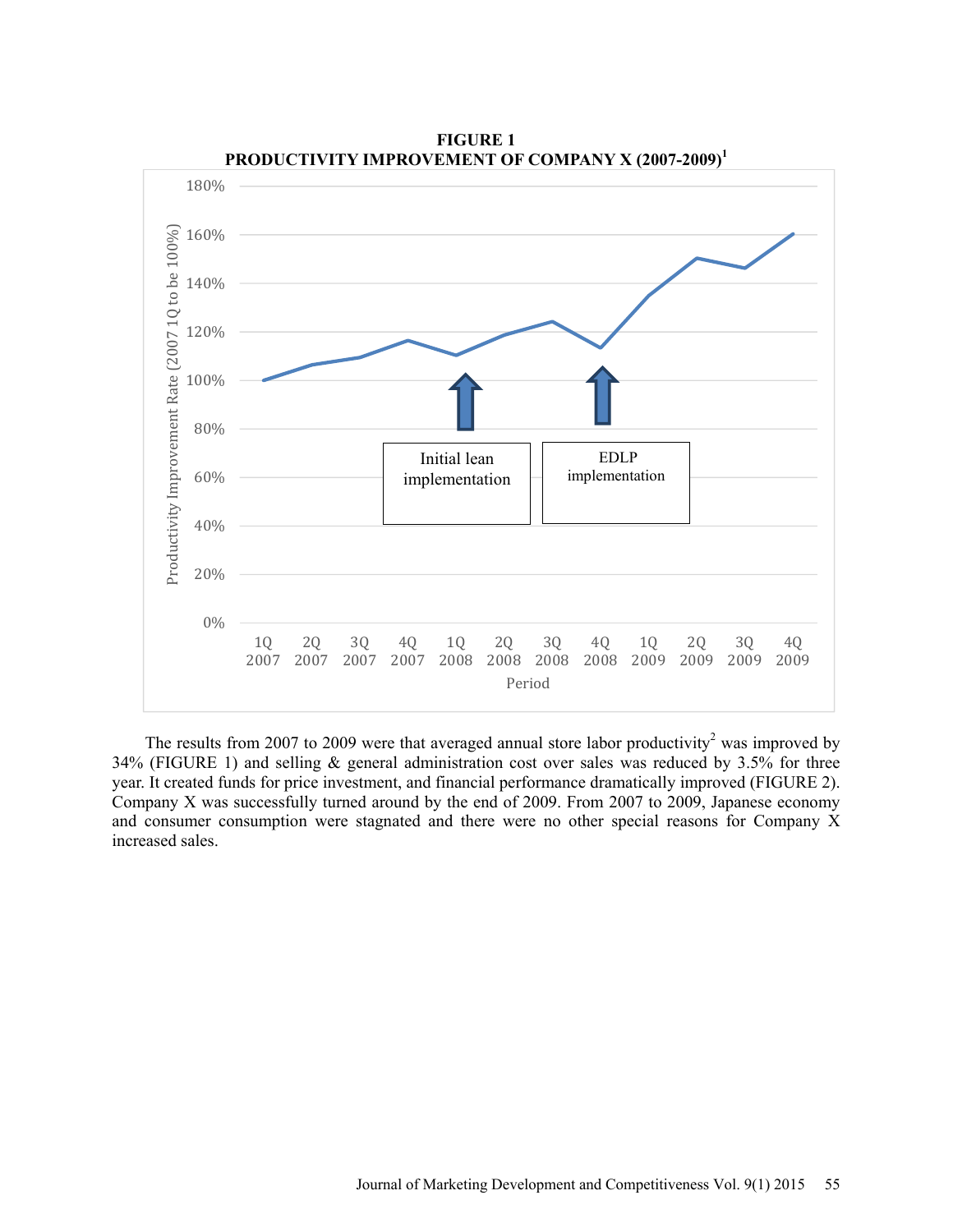

**FIGURE 2 OPERATING PROFIT GROWTH TREND OF COMPANY X 2007-2010<sup>3</sup>**

#### **RESULTS**

The original issue was whether lean can be applied to retailing and how lean can be implemented. The case study showed that lean operation system was successfully applied to retailing and stable pricing strategy needed to be simultaneously implemented. Existing researches explained that the lean operation system improved productivity even in the service industry although application was difficult and application cases were still limited.

Lean fundamentally eliminates wastes for adding value and creates smooth flow of business in the value chain. Ohno (1988) said "Work flow means that value is added to the production to the product in each process while the product flows along. If goods are carried by conveyor, this is not work flow, but work forced to flow. The basic achievement of the Toyota production system is setting up the manufacturing flow. This naturally means establishing a wok flow."(Ohno, 1988, p.130). Womack and Jones addressed "In short, things work better when you focus on the product and its needs, rather than the organization or the equipment, so that all the activities needed to design, order, and provide a product occur in continuous flow."(Womack and Jones, 1996, p. 22). Lean is a solution to achieve a low cost operation. The retail industry is not an exception. The case of Company X verified that lean could be successfully implemented in retailing and added values.

### **Lean in Retail**

Lean has two elements. One is waste elimination. The other is creating continuous business flow. Both contribute to cost reduction, but creation of continuous business flow has brought a much bigger impact on financial performance based upon the case of Company X. The case study showed that lean transformation was a key driver for financial performance improvement at Company X. Stable work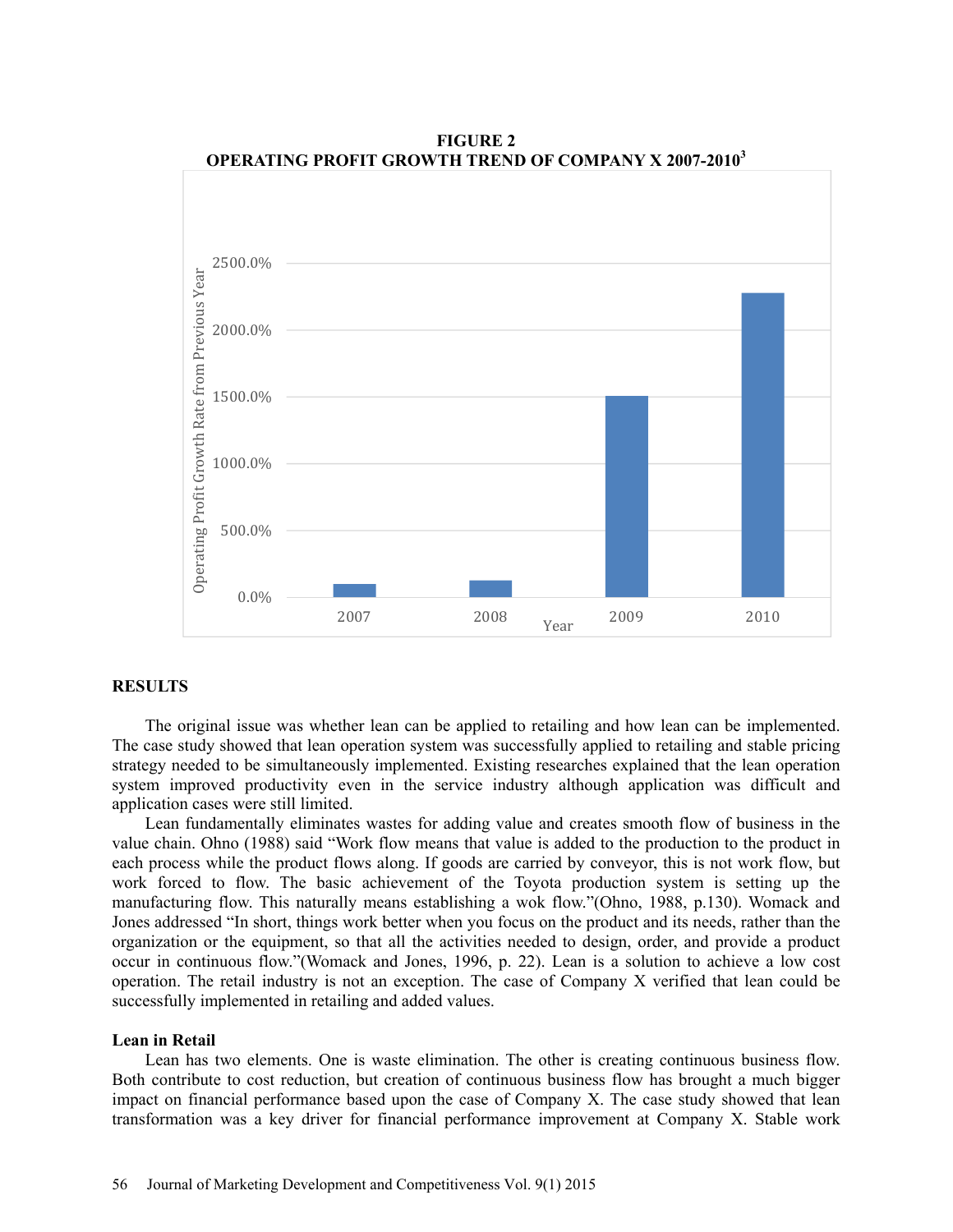process and work flow with minimized variation of sales level was needed to make the entire business be lean. In the service industry, sales cannot be predicted easily. However, stable pricing such as EDLP becomes a driver to reduce daily sales variation and helps operation be lean with less operational variation. Based upon this case study, it was found that all of key characteristics of the lean operation system were well incorporated in a low cost lean operation in the retail industry.

#### **Stability of Pricing**

It was found that there are two elements in EDLP. One is a mechanism of pricing which stabilizes operation. The other is a source of competitive advantage for price competition. From the operational point of view, pricing stability is more important to reduce variation of sales level which affects operational stability. Pricing level should be decided by intensity of price competition. Stable pricing decides operation strategy and cost structure. It means there are two different components in EDLP, everyday same or stable prices and competitive low prices. Those two can be controlled separately.

#### **Pricing Strategy decides Operation Strategy**

All retail activities, including primary and supporting, are closely linked in the value chain. Sales and service to customers at stores at the front end activities affect the next activities toward the back end and supporting activities (Porter, 1985). Therefore, if the front end activities vary, activities toward the back end and supporting activities vary. Since marketing and sales activities are not independent from the other, a whole process in the value chain should be considered as an integrated process. The front end process is a marketing strategy focusing on pricing and how to create values for customers. The back end process is an operation strategy focusing on cost and how to create values by operators. Integration of the front end process and the back end process as a corporate strategy should be a whole process for minimizing variation of sales and reducing operation cost.

From the case study, it was found that EDLP as a pricing strategy became a key component for implementing low cost lean operation. In other words, low cost lean operation could work well with EDLP implementation. EDLP is not only a marketing strategy but also a strategy for a low cost lean operation. EDLP becomes a driver of low cost operation upon the lean operation system. As illustrated in FIGURE 3, pricing strategy and operation strategy create a loop to develop a business model based upon EDLP and lean in the retail.

## **Integration of EDLP and Lean as a corporate strategy**

Based upon the case study of successful business transformation at Company X, all business strategies and actions need to be synchronously executed. The lean operation system was established by 1) simplifying the process with eliminating wastes, 2) standardizing the process with multitasking, and 3) leveling work load. Implementing EDLP eliminated flyers for trade promotions, reduced workload for trade promotion setup, reduced frequent changes of price tags, and brought more customers daily. New work practices such as multitasking, team activities, and Kaizen meetings helped lean operation be successfully implemented.

From the case study, EDLP as a pricing strategy and lean as an operation strategy need to be executed synchronously with a tight coordination. It often happens that a merchandising team which manages prices and a store operation team which administrates operations do not get along each other and do not work as a team because initiatives driven by either team often affect activities of the other team. Executing EDLP and lean for a new business model requires a different organizational capability. In manufacturing industry, production process is managed smoothly with little variation because piled inventory becomes buffering solution to adjust customer demand and supply. Unlike manufacturing business, retail business has little time gap between customer purchase and service delivery at retail stores. It is difficult for retailers to predict the level of customer demand for purchase. Therefore, an integrated approach of marketing and operation (Piercy and Rich, 2004) well explains how a lean operation system is adopted in the retail industry. The lean operation system needs to be effectively incorporated in the corporate strategy.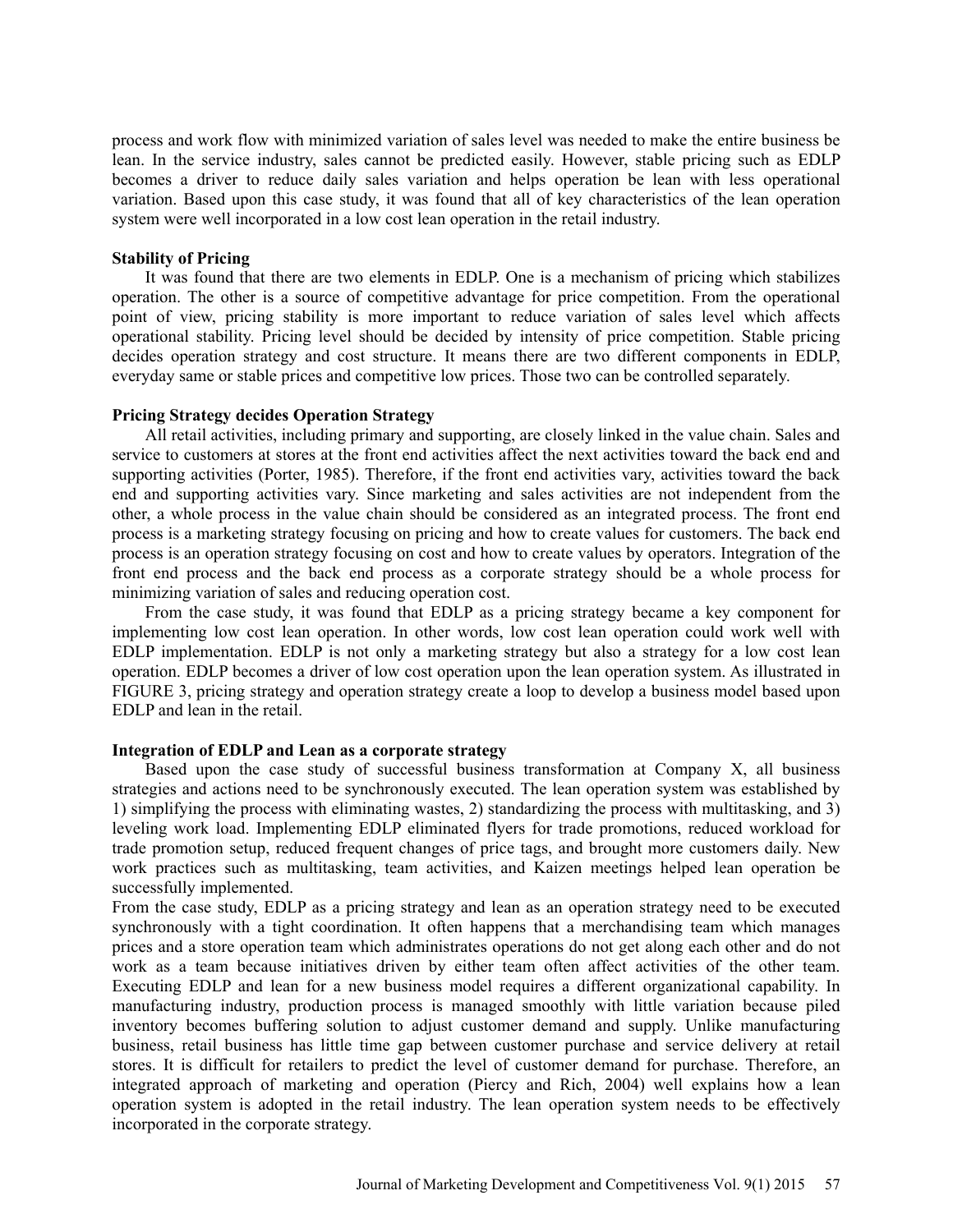**FIGURE 3 STRATEGIC STRUCTURE OF LEAN RETAIL DEVELOPMENT** 



#### **CONCLUSION**

This study clarified that lean can be successfully applied to retailing to become an effective alternative to scale. To make lean implementation be successful, stable pricing strategy needs to be introduced at the same time. Although Womack and Jones (1996) said that the lean concept was applicable to the service industry, there were not many successful cases in the retail industry. Lean in the retail has not been clarified and a process for lean transformation is not clearly identified yet. Because Japanese big box retailers have been struggling with their high cost structure, a low cost model upon lean system should improve their performance. The case study answered to the question how the new model was successfully implemented.

This study sheds light on how a lean operation system effectively functions in the retail industry. 1) This study examines lean operation that was successfully introduced in the retail, a service industry. Basically lean is a concept to eliminate wastes and unnecessary work, and lean is a strategy to create continuous operation flow in the value chain and to create values. 2) EDLP as a pricing principle becomes a key driver for lean implementation to minimize operational variation by less daily sales fluctuation. Utilizing a model of lean with EDLP is an effective strategy to differentiate from large scale discount retailers. The point is creating a continuous operation flow in the value chain and the whole business flow needs to be designed to minimize variation. 3) Integration of lean operation system and EDLP needs to be incorporated in a corporate strategy (Noda, 2014). Retailers which embrace a lean strategy must implement a stable pricing strategy to establish a continuous flow of operation and stable pricing such as EDLP must come synchronously with lean. Independent actions at a function are not effective and efficient without cooperated actions by other functions.

Many retailers do not highly value the advantage of lean model because they may simply assume transformation of business model is not applicable and pricing model transformation from high & low to EDLP sacrifices gross margin and operating profit (Hoch et al., 1994). Since integration model of operation and pricing is not presented, EDLP is not well applied for lean implication. As the case study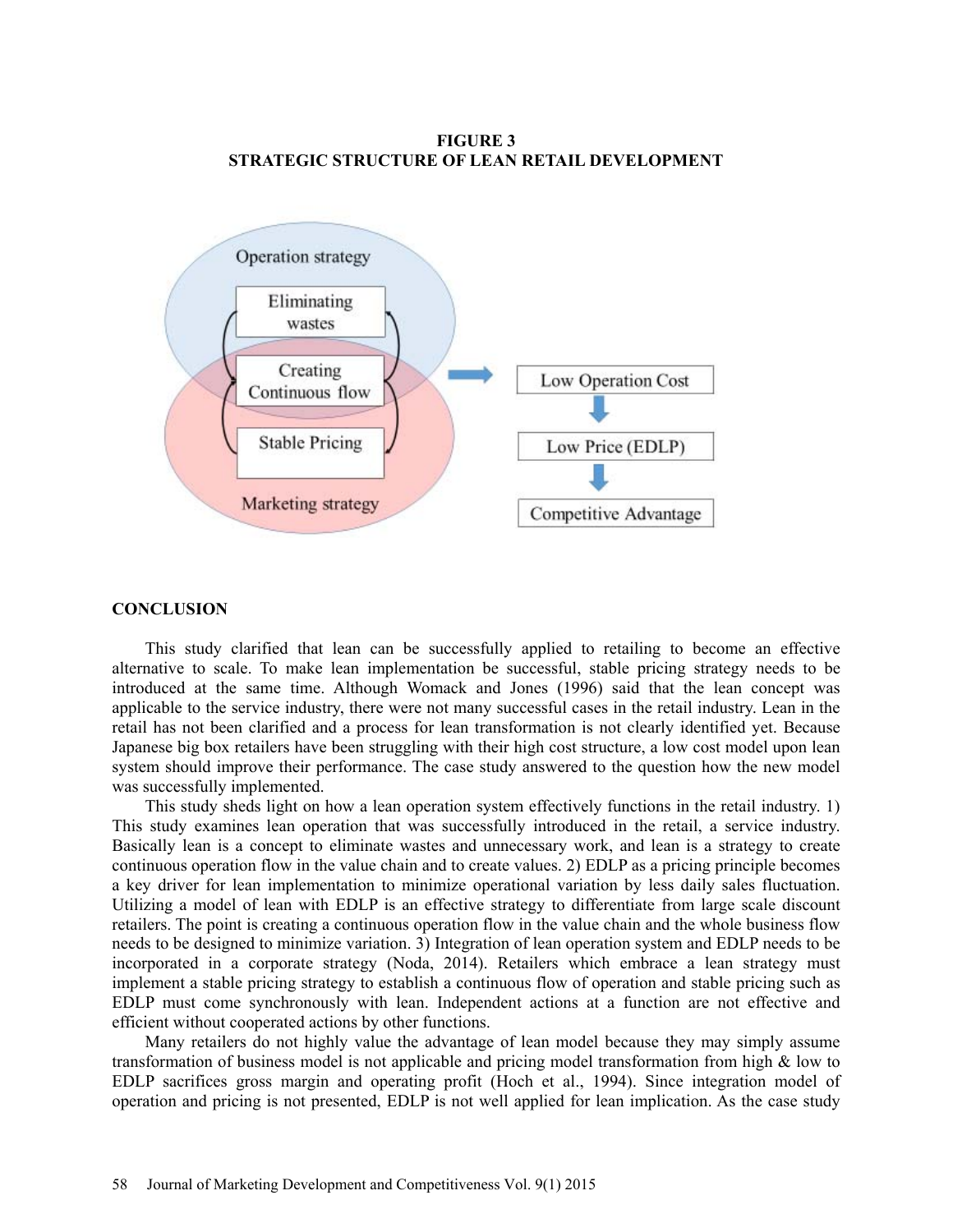verified, EDLP becomes a driver for a low cost operation. This model can improve business performance by creating price advantage for sales growth and cost advantage for low cost. In order to examine applicability of this model, a set of business transformation path needs to be clarified. Some future researches remain concerning the generalizability of the results. The case study of Company X presented an example for this transformation, which may not be for all. This study has not fully examined the influence of other factors to support business transformation such as organization capability, relationship with stake holders and managerial capacity also need to be explored.

## **ENDNOTES**

- 1. It was created by the best estimates upon public information and interviews.
- 2. Labor Productivity is sales per store labor hour.
- 3. Since Company X did not disclose financial information in public, it was created by the best estimates upon public information and interviews.

## **REFERENCES**

- Åhlström, P. (2004). Lean service operations: translating lean production principles to service operations. *Int. J. Services Technology and Management* X(X), 1-21.
- Bianco, A., and Zellner, W. (2003). IS WAL-MART TOO POWERFUL? Low prices are great. But Wal-Mart's dominance creates problems – for suppliers, workers, communities, and even American culture. *Business Week,* Issues 3852, 100.
- Bowen, D.E. and Youngdahl, W.E. (1998), Lean service: in defense of a production-line approach. *International Journal of Service Industry Management*, Vol.9, No.3, 207-225.
- Eisenhardt, K. (1989). Building theories from case study research. *Academy of Management Review,* 14(4), 532-550.
- Fassnacht, M. and Husseini, S. (2013). EDLP versus Hi-Lo pricing strategies in retailing-a state of the art article. *Journal of Business Economics*, Vol.83, No.3, 259-289.
- Fishman, C. (2006). *The Wal-Mart Effect*. The Penguin Press, New York.
- Harada, H. (2008). *Amerika no Oogataten Mondai: Big-Box Problems in America*. Yuhikaku, Tokyo (in Japanese).
- Harris, J.M., Kaufman, P.R., Martinez, S.W., and Price, C. (2002). *The U.S. Food Marketing System, 2002: Competition, Coordination, and Technological Innovations Into the 21st Century.* United States Department of Agriculture: Agricultural Economic Report No. 811.
- Hoch, S., Drèze, X. and Purk, M. (1994). EDLP, Hi-Lo, and Margin Arithmetic. *Journal of Marketing,* 58 (October), 16-27.
- Kraft, M., and Mantrala, M.K. (Editor) (2006). *Retailing in the 21st Century: Current and Future Trends.* Springer, Berlin
- Li, S., Subba Rao, S., Ragu-Nathan, T.S., and Ragu-Natan, B. (2005), Development and validation of a measurement instrument for studying supply chain management practices, *Journal of Operations Management*, Vol.23, No.6, 618-641.
- Modig, N. and Åhlström, P. 2012. *This is LEAN.* Rheologica Publishing, Stockholm*.*
- Naruo, S. and Toma, S. (2007). From Toyota Production System to Lean Retailing. Lessons from Seven-Eleven Japan. *International Federation for Information Processing* 246, Advances in Production Management Systems, eds. Olhager, J., Persson, F., 387-395.
- Noda, T. (2014). Integration of lean operation and pricing strategy in retail, *POMS proceedings*, Atlanta.
- Ohno, T. (1988). *Toyota Production System: Beyond Large-Scale Production*. CRC Press, Boca Raton.
- Piercy, N. C., and Rich, N. (2004). Strategic marketing and operations relationship: the case of the lean enterprise. *Journal of Strategic Marketing,* 12, 145-161.
- Porter, M. (1985). *Competitive Advantage.* Free Press, New York.
- Portioli-Staudacher, A. (2010). Lean Implementation in Service Companies. *International Federation for*